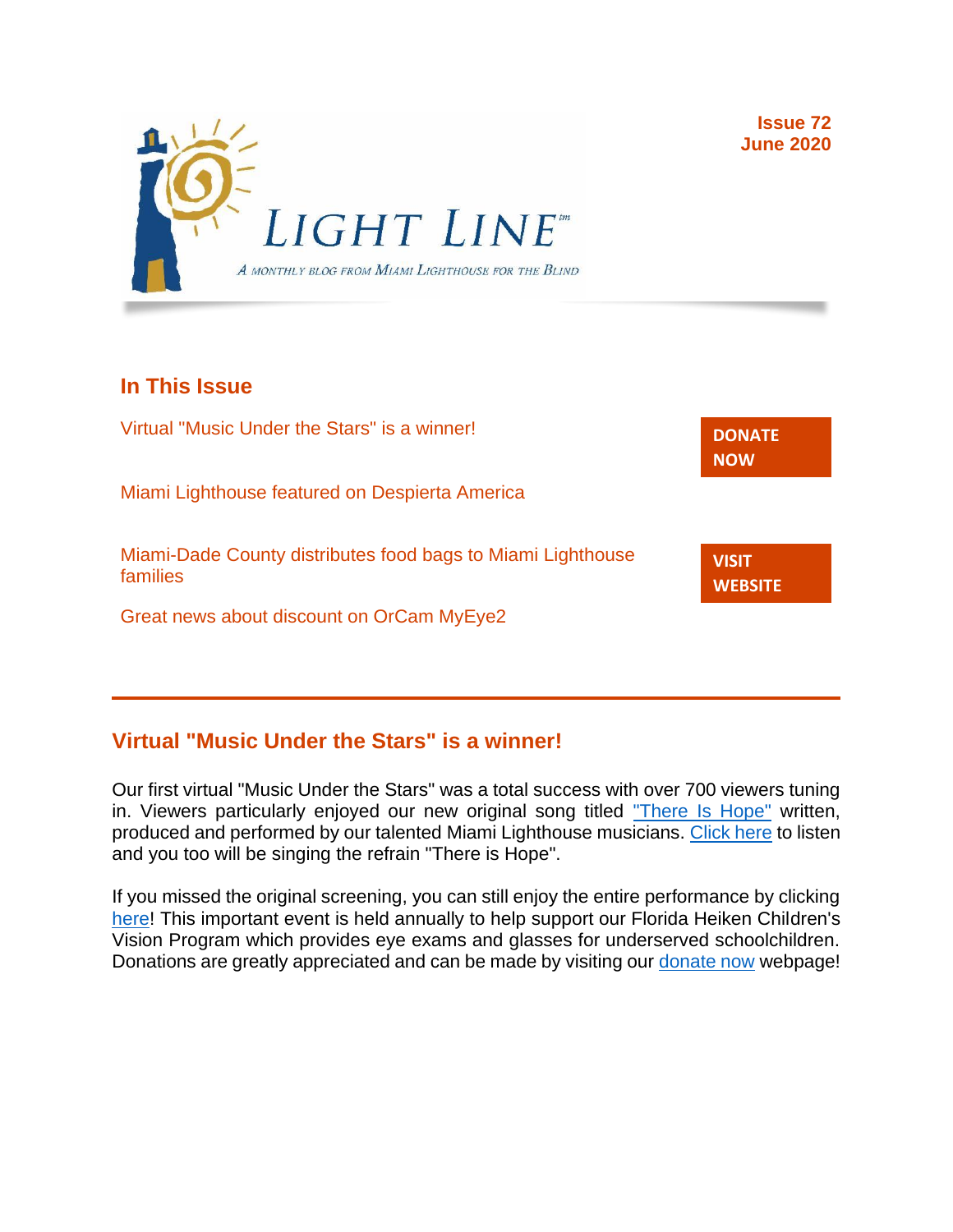

*Virtual Music Under the Stars*

# **Miami Lighthouse featured on Despierta America**

Despierta America recently featured our Miami Lighthouse and how we are still impacting the lives of our program participants who are at home during this crisis. The segment highlighted the new video series created by our Social Group Activities Instructor Aaron Hill titled "It's Possible [to Exercise Without Sight"](https://www.youtube.com/playlist?list=PL9qrgefqoEmx-SPb88iEfDCaEtjQWwS0s). The videos address the ongoing need for blind and visually impaired people to stay active during these trying times.



[Click the video to enjoy the Despierta America segment!](https://www.univision.com/shows/despierta-america/clases-de-braille-ejercicios-y-mas-actividades-para-apoyar-a-invidentes-y-debiles-visuales-en-la-cuarentena-video)

*Despierta America segment titled, "Braille classes, exercises, and much more to support the blind and partially sighted in quarantine"*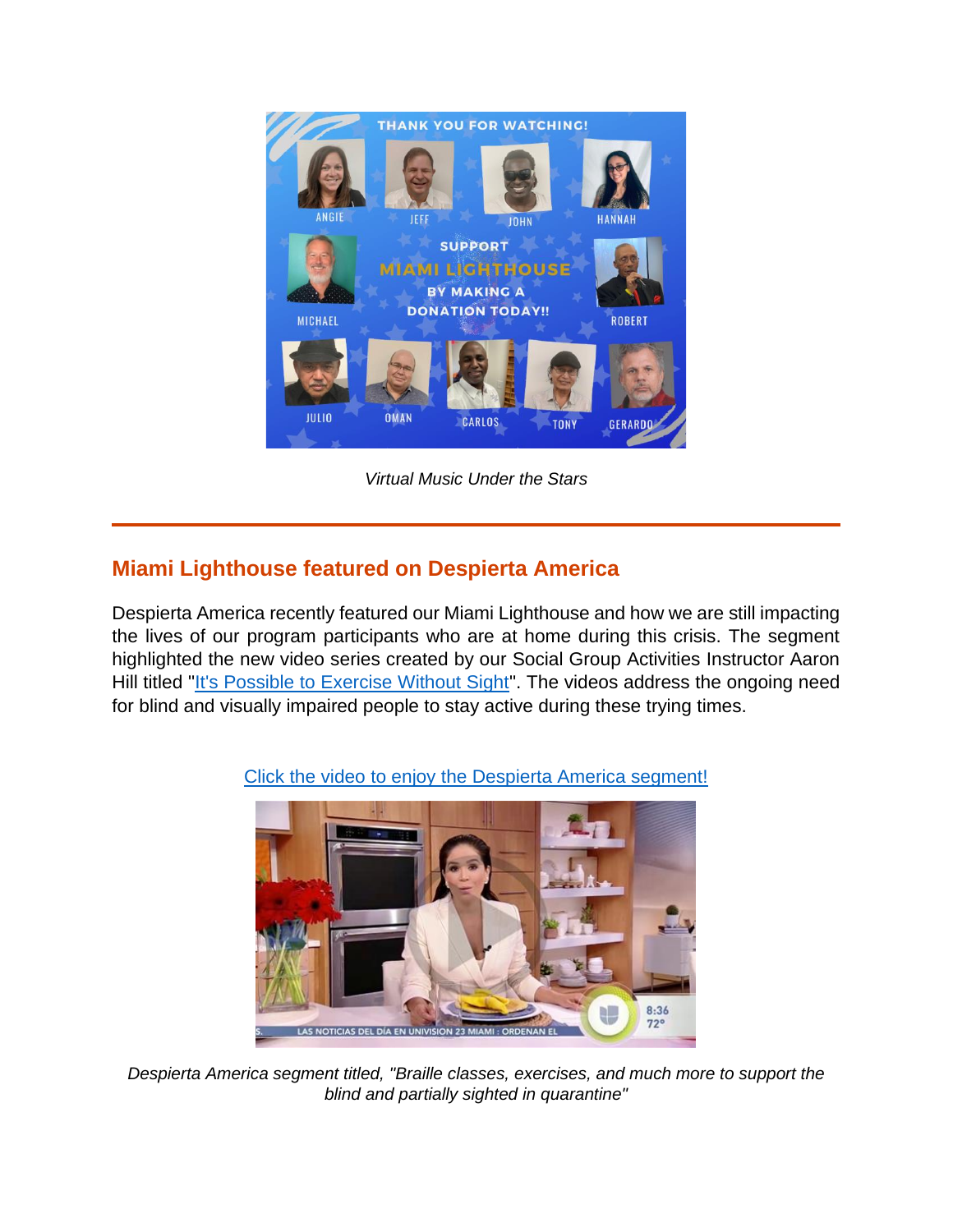## **Miami-Dade County distributes food bags to Miami Lighthouse families**

Our deepest thanks go out to Miami-Dade County, and especially Commissioner Eileen Higgins, for including Miami Lighthouse program participants in their recent weekend's food distribution program. Over 200 food bags were distributed including those to 33 adults from our Social Group Activities Program, and over 20 bags to families in our Lighthouse Learning Center for Children<sup>™</sup>



*Food Distribution*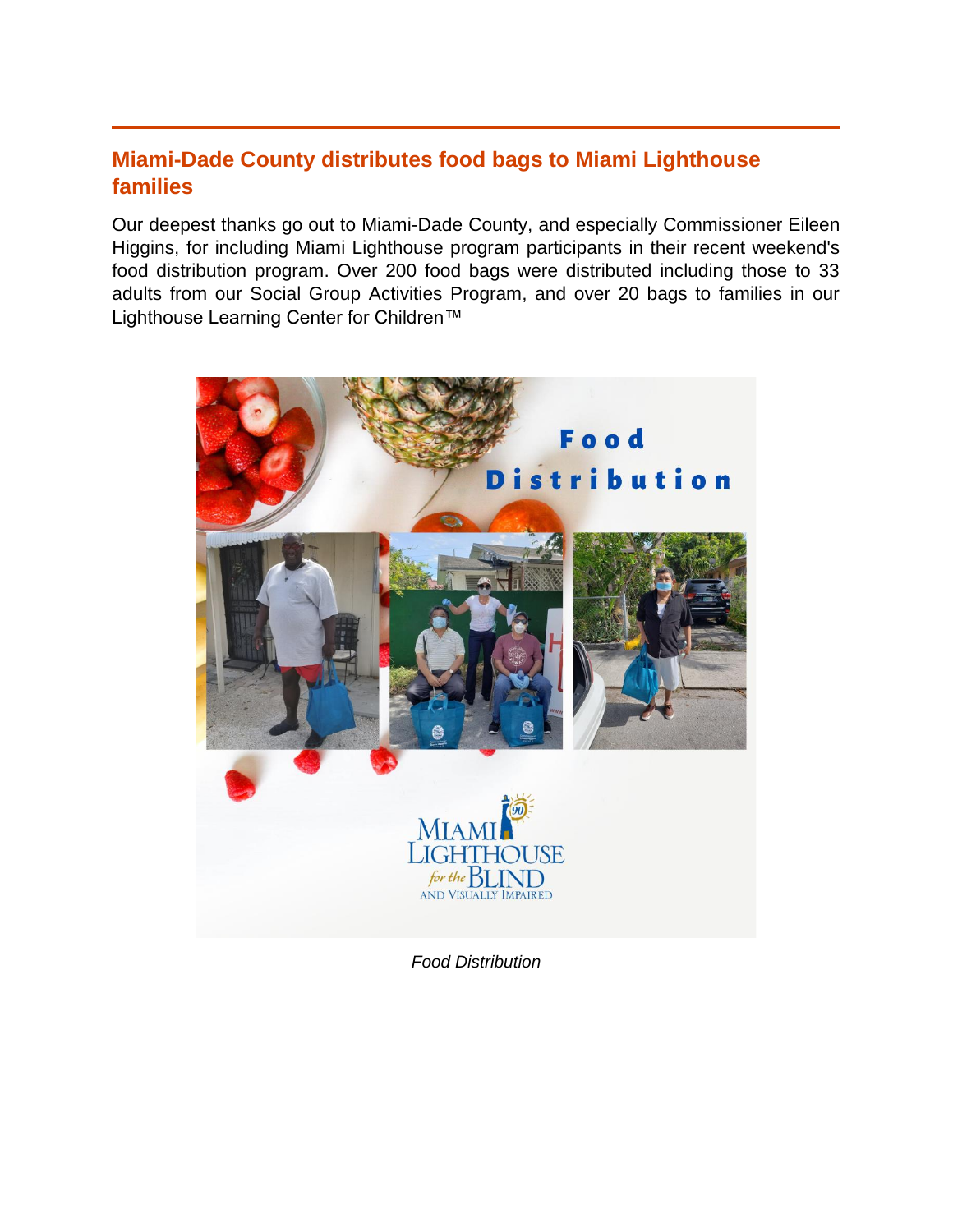### **Great news about discount on OrCam MyEye2**

The remarkable OrCam MyEye2, now available at our [lighthouseshop.org,](https://lighthouseshop.org/) has made a huge difference for adults affected by vision loss. The great news is that we are selling this innovative device at 10% off for National Federation of the Blind and American Council of the Blind members. If you know someone struggling with reading print text, this technology can read most anything and in any language.



*OrCam Technology*

Visit our Vision Solution Center or phone 786-362-7489 to find out more about how this amazing technology is making a difference in South Florida's visually impaired community. For more OrCam products and details, visit us at lighthouseshop.org